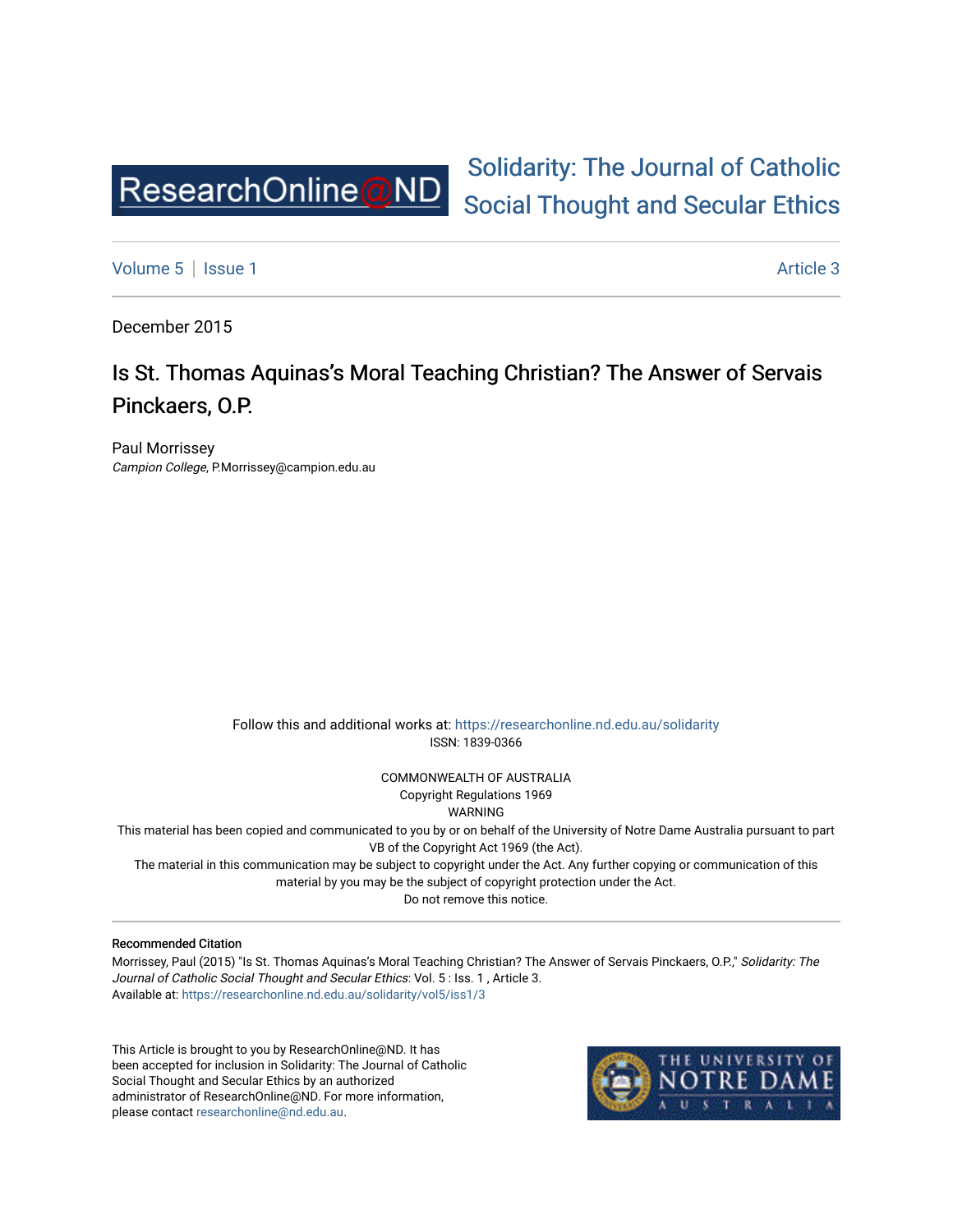### Is St. Thomas Aquinas's Moral Teaching Christian? The Answer of Servais Pinckaers, O.P.

### Abstract

Servais Pinckaers, in his most important work, The Sources of Christian Ethics, asks the provocative question: is the Moral Theology of St. Thomas Aquinas Christian or, alternatively, does Aquinas rely so much on the ethics of Aristotle that his teaching is merely philosophical? This paper presents an overview of Pinckaers's answer to this question. His answer is important in that it addresses a common misinterpretation of St. Thomas, which is to overstress his Aristotelian influence and understate his reliance on Scripture, the Fathers (especially Augustine), and the New Law of the Gospel. In this way Pinckaers forms part of a ressourcement in Thomistic studies that seeks to reaffirm the evangelical character of Aquinas's work and its importance in the renewal of Moral Theology called for at Second Vatican Council.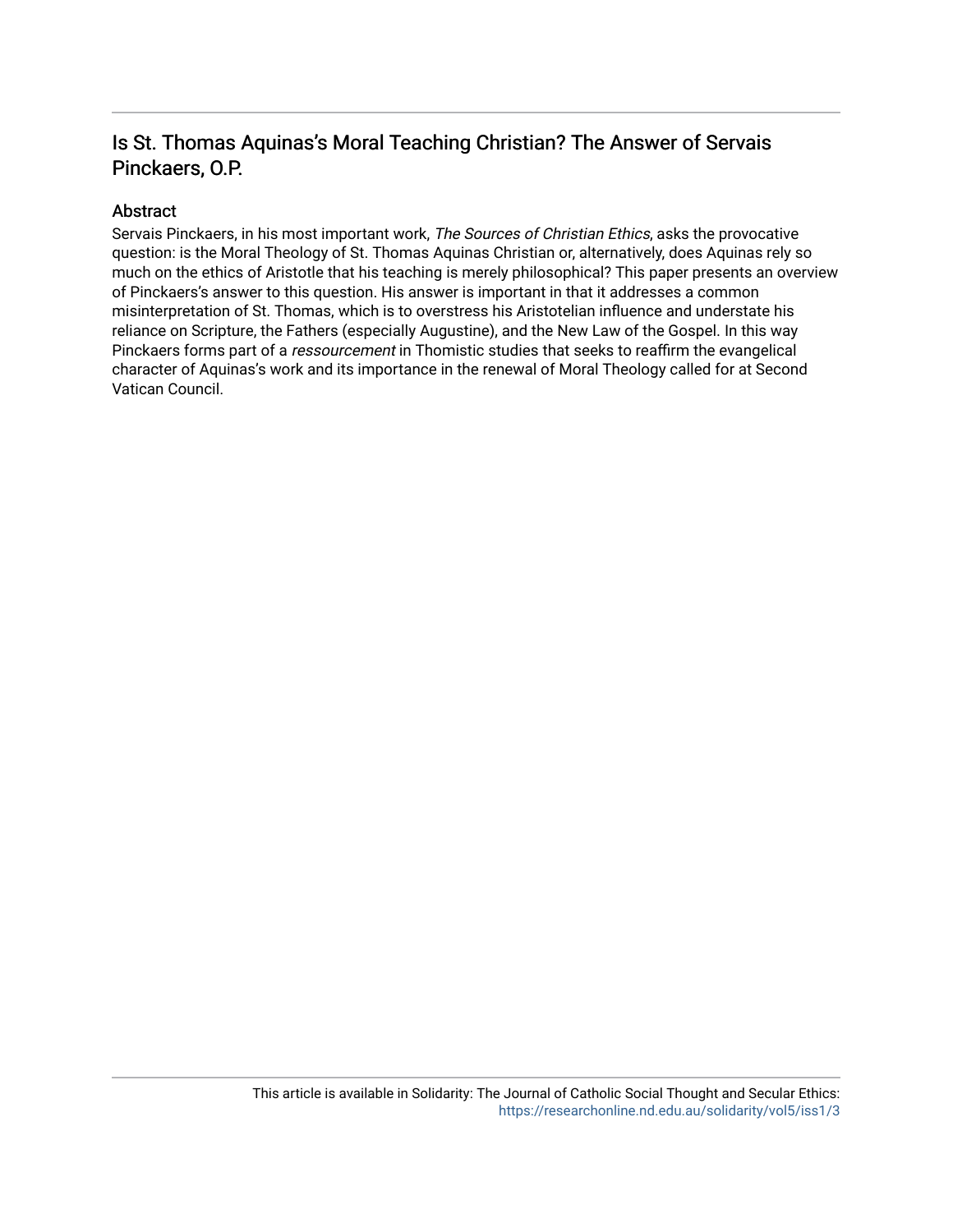#### **Is St. Thomas Aquinas's Moral Teaching Christian?**

**The Answer of Servais Pinckaers, O.P.**

Paul Morrissey

#### **Introduction**

In his magnum opus, *The Sources of Christian Ethics*, Servais Pinckaers (1925-2008), the renowned moral theologian, asks the provocative question: is St. Thomas Aquinas's moral teaching Christian?<sup>1</sup> The question he says, although seemingly odd, is a valid one. This is because, for many, St. Thomas relies so much on Aristotle's ethics that the morality one finds in his works is more philosophy than theology. And it is true that when one turns to the second part of the *Summa Theologiae* Christ is rarely mentioned.<sup>2</sup> In answering this critique Pinckaers recognizes two pitfalls when reading St. Thomas. The first is what he calls myopia, just choosing to read that which one is interested by, thus ignoring the entire theological vision of the *Summa* as well as its general structure. In answer to this myopia Pinckaers says that the *Summa* can be compared to a great medieval cathedral. Each part of the cathedral is separate but it cannot be split off from the whole. So while the moral section of the *Summa* seems devoid of the Trinity and Christ, this is because St. Thomas begins his masterpiece with God and the Trinity and completes it in part three with Christ:

It is no cause for surprise to find the Blessed Sacrament is located in only one place in the cathedral: we know that radiates throughout the whole edifice. In the same way, the summa, a well-planned work, treats of Christ, the Trinity, and the Eucharist in specific sections designed to stand out in eminence for those who know how to take an overall view of the theological construction in its entirety.<sup>3</sup>

 The second pitfall that Pinckaers recognizes when interpreting St. Thomas is what he calls double vision. This is where we bring preconceived categories to a particular work. Thus the modern reader brings the divisions of a modern theologian to the work of St. Thomas. For example, the modern theologian divides morality and dogma, philosophy and theology,

<u>.</u>

<sup>1</sup> Servais Pinckaers, *The Sources of Christian Ethics*, trans. Sr Mary Thomas Noble O.P. (Washington DC: Catholic University of America Press, 1995), 168. Using a concordance for the *secunda secundae*, Pinckaers notes the following in terms of number of citations. *Vis-á-vis* non-scriptural sources Augustine is cited 1630 times, Aristotle 1546 times. The Old Testament is cited 1839 times and the New Testament 2003. Pinckaers, "Sources of the Ethics of St. Thomas Aquinas," trans. Mary Thomas Noble, O.P., in John Berkman and Craig Steven Titus (eds), *The Pinckaers Reader: Renewing Thomistic Moral Theology*, (Washington: Catholic University of America, 2005), 4.

<sup>2</sup> Pinckaers cites the prologue of the *tertia pars* of the *Summa* as the key to how St. Thomas links morality to dogma, especially to Christology: "Forasmuch as our Saviour the Lord Jesus Christ, in order to 'save His people from their sins'" (Mt 1:21), as the angel announced, showed unto us in His own Person the way of truth, whereby we may attain to the bliss of eternal life by rising again, it is necessary, in order to complete the work of theology, that after considering the last end of human life, and the virtues and vices, there should follow the consideration of the Saviour of all, and of the benefits bestowed by Him on the human race." See Servais Pinckaers, "The Body of Christ – the Eucharistic and Ecclesial Context of Aquinas's Ethics," trans. Craig Steven Titus in Berkman, John & Titus, Craig Steven, (eds), *The Pinckaers Reader – Renewing Thomistic Moral Theology* (Washington: Catholic University of America, 2005), 29. Originally published as "La morale et l'Eglise: Corps du Christ," *Revue Thomiste* 100 (2000): 239-58.

<sup>3</sup> Pinckaers, *The Sources of Christian Ethics*, 170.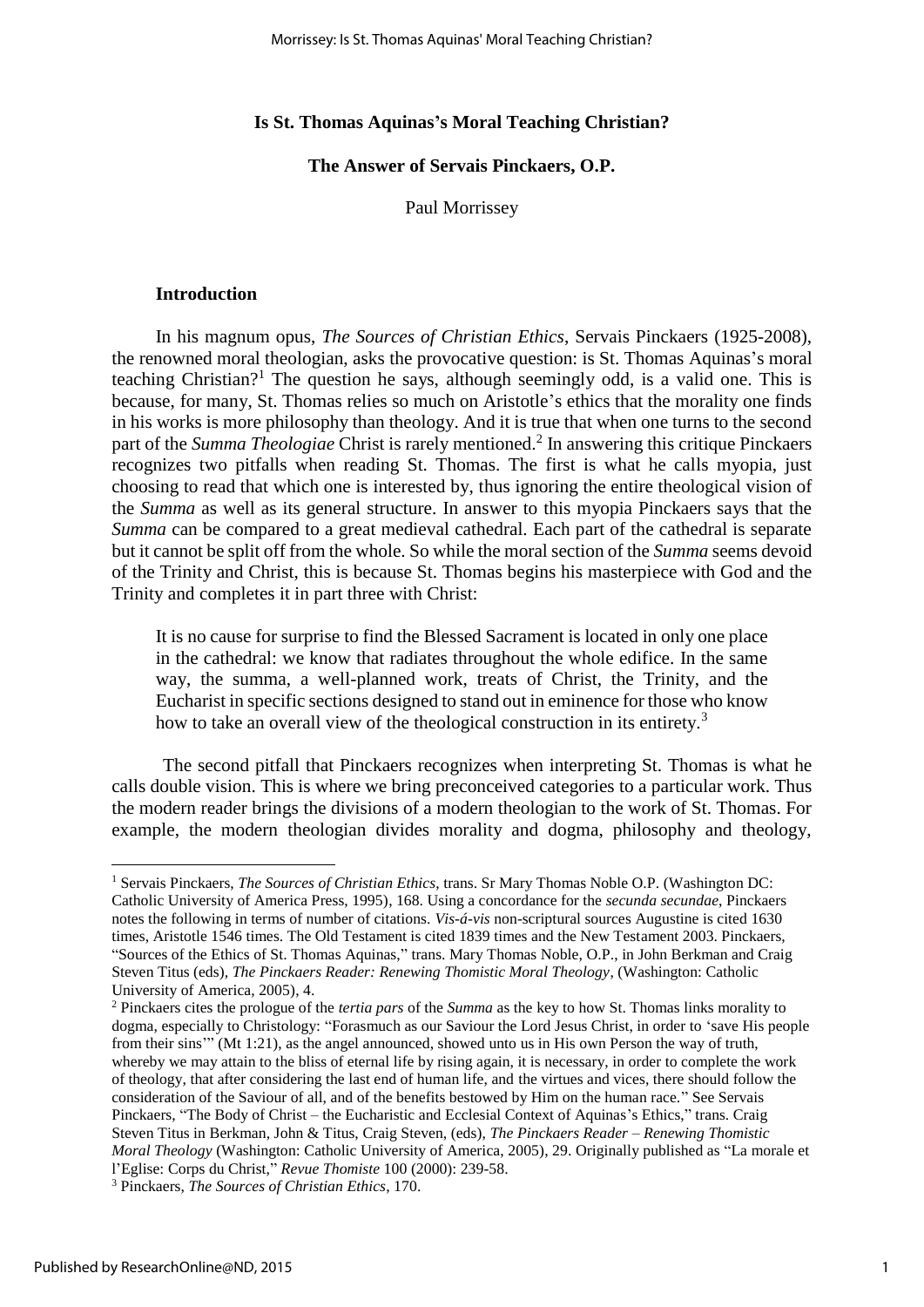morality and spirituality. So whereas St. Thomas saw no divisions in theology the modern theologian sees them everywhere in the work of St. Thomas. For example, St. Thomas's treatment of happiness seems completely philosophical and not even concerned with morality as it is presently understood. So when the modern moral theologian comes to St. Thomas for inspiration he skips past the treatment of happiness and the sections on virtue and simply looks at the section on human acts:

Clearly these distinctions, usually lodged incognito in the readers head, have so dissected St. Thomas's moral teaching that there is hardly anything left but human acts, a smattering of passion, and a small sampling of virtue. The place in the sun is turned over to natural law and sin. We also note that the most explicitly Christian treatises have been removed from moral theory proper we have witnessed the decapitation of St. Thomas.<sup>4</sup>

In this article I wish to give a brief overview of Pinckaers's interpretation of Aquinas. This interpretation highlights the Christian nature and inspiration of Aquinas's ethics: the importance of Sacred Scripture, the influence of the Church Fathers, the presence of St. Augustine, the synthesis with Greek philosophical reason, and Aquinas's theology of the New Law.

#### **I. The Importance of Scripture in the Work of St. Thomas**

There has been a renewed interest in, and awareness of, St. Thomas's use of Scripture in his theology. This is true not only of his great works of synthesis – the two *Summas* – but also in his many Scripture commentaries.<sup>5</sup> This basic theme in recent scholarship shows that St. Thomas saw Scripture as a principle source of the theological exercise. "At the heart of Thomas Aquinas's scientific theology of salvation lies the narrative of Scripture – the fulfilment of Israel's Torah and Temple through the New Covenant of Christ Jesus." <sup>6</sup> This interest in Scripture as a source of St. Thomas's theology is also true for Servais Pinckaers who has been labelled a "biblical Thomist":7

For Thomas, the words of Scripture, even when very simple in their formulation, can open up more direct access – far more than even the most elaborate Scholastic reasoning – to the reality theology addresses. This is particularly true of those books and authors of the Bible that he himself comments upon and quotes most frequently, such as the Psalms, Isaiah, Job, the Gospels, Paul, and John. According to Thomas, simple and direct understanding is loftier than the reason it guides. It, in fact, enables communication with angelic and divine intelligence.<sup>8</sup>

<sup>4</sup> Pinckaers, *The Sources of Christian Ethics*, 171

<sup>5</sup> The recent interest in St. Thomas's scripture commentaries is seen for example in, Michael Dauphinais and Matthew Levering, (eds) *Reading John with St. Thomas* (Washington: Catholic University of America, 2005) and Daniel, A. Keating, John Yocum, and Thomas Weinandy, (eds) *Aquinas on Scripture: an Introduction to his Biblical Commentaries* (London: T&T Clarke, 2005).

<sup>6</sup> Matthew Levering, *Christ's Fulfillment of Torah and Temple: Salvation according to Thomas Aquinas* (Indiana: University of Notre Dame, 2002), 3. This same author highlights the integral nature of Scripture in Thomas's Trinitarian theology, see Matthew Levering, *Scripture and Metaphysics: Aquinas and the Renewal of Trinitarian Theology*.

<sup>7</sup> Thomas F. O'Meara, O.P., "Interpreting Thomas Aquinas: Aspects of the Dominican School of Moral Theology in the Twentieth Century," in Stephen J. Pope, (ed.), *The Ethics of Aquinas* (Washington: Georgetown University Press, 2002), 366.

<sup>8</sup> Servais Pinckaers, "Sources of the Ethics of St. Thomas Aquinas," 11.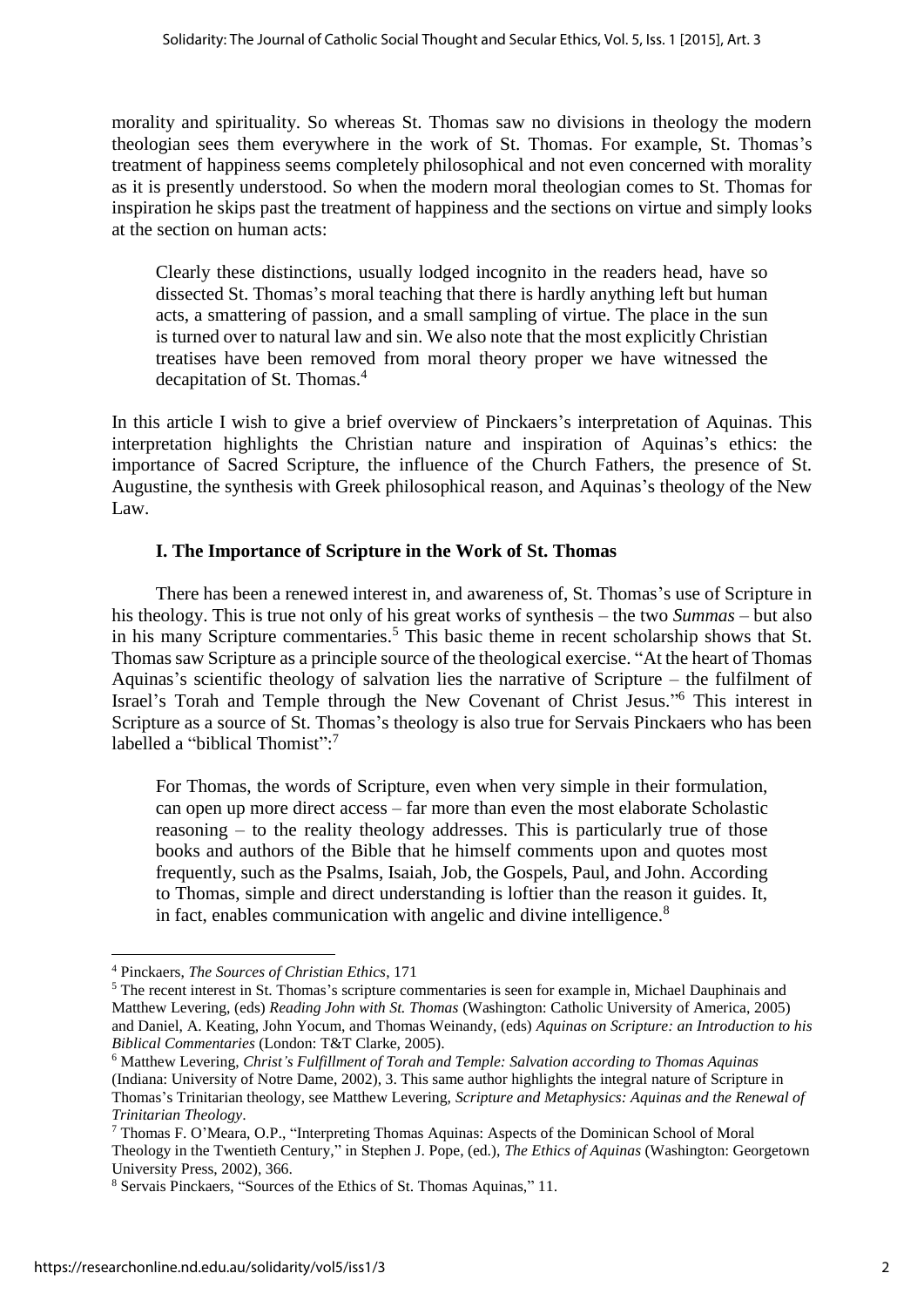In order to explicate Pinckaers's views on St. Thomas's use of Scripture it is necessary to understand what he means by "sources" in the Angelic Doctor's writings. Pinckaers, in speaking of St. Thomas's theological sources, sees what he calls interior sources. These differ in kind to the exterior sources, namely the texts and authorities that St. Thomas uses in his theology. Pinckaers elaborates on this using St. Thomas's own analysis of teaching,  $9$  whereby there is a twofold action, external and internal. The external is the authority of acknowledged masters who help the disciple form his or her mind in right reason. The internal is the light of the natural intellect:

For in every man there is a certain principle of knowledge, namely the light of the active intellect, through which certain universal principles of all the sciences are naturally understood as soon as proposed to the intellect. Now when anyone applies these universal principles to certain particular things, the memory or experience of which he acquires through the senses; then by his own research advancing from the known to the unknown, he obtains knowledge of what he knew not before.<sup>10</sup>

Pinckaers applies St. Thomas's distinction to the Dominican master himself. The authorities (external sources) that St. Thomas uses speak to an interior source, namely his natural genius that allows him to enter into a communion with these very authorities, whether it is Aristotle, St. Paul, Matthew, or St. Augustine. This communion is so intimate that in large part "it breaks down historical separations."

There is, however, a higher interior source for theology: the Word of God with the grace of the Holy Spirit. St. Thomas recognises this higher source, especially evident in his explication of the New Law, which is, as will be made clear, an area of St. Thomas's thought that has been rather neglected. Thus, apart from the natural law whereby we can know through natural reason the good and the true, there exists a higher principle of grace:

There are two ways in which a thing may be instilled into man. First, through being part of his nature, and thus the natural law is instilled into man. Secondly, a thing is instilled into man by being, as it were, added on to his nature by a gift of grace. In this way the New Law is instilled into man, not only by indicating to him what he should do, but also by helping him to accomplish it. $^{11}$ 

The efficacy of the New Law of Christ is the Holy Spirit, who both enlightens our intellect and strengthens our will so as to know and live the law of Christ.<sup>12</sup> This higher interior principle (the Holy Spirit) creates a connection between the Word of God fully revealed at Pentecost and the contemporary Christian believer and theologian. Thus when St. Thomas refers to a passage from Scripture, it is not simply an external authority. Rather:

Through his faith he receives this verse of the Gospel as a word of the Lord bearing within it a present truth, capable of throwing light upon contemporary life.......For Thomas, this promise of Christ is not only a historical word, a subject for exegetical

<sup>9</sup> Aquinas, *ST*, I, 117.1

<sup>10</sup> Aquinas, *ST*, I, 117.1

<sup>11</sup> Aquinas, *ST*, I-II, 106, 1 ad 2

 $12$  "Now that which is preponderant in the law of the New Testament, and whereon all its efficacy is based, is the grace of the Holy Spirit, which is given through faith in Christ. Consequently the New Law is chiefly the grace itself of the Holy Spirit, which is given to those who believe in Christ." Aquinas, *ST*, I-II, 106, 1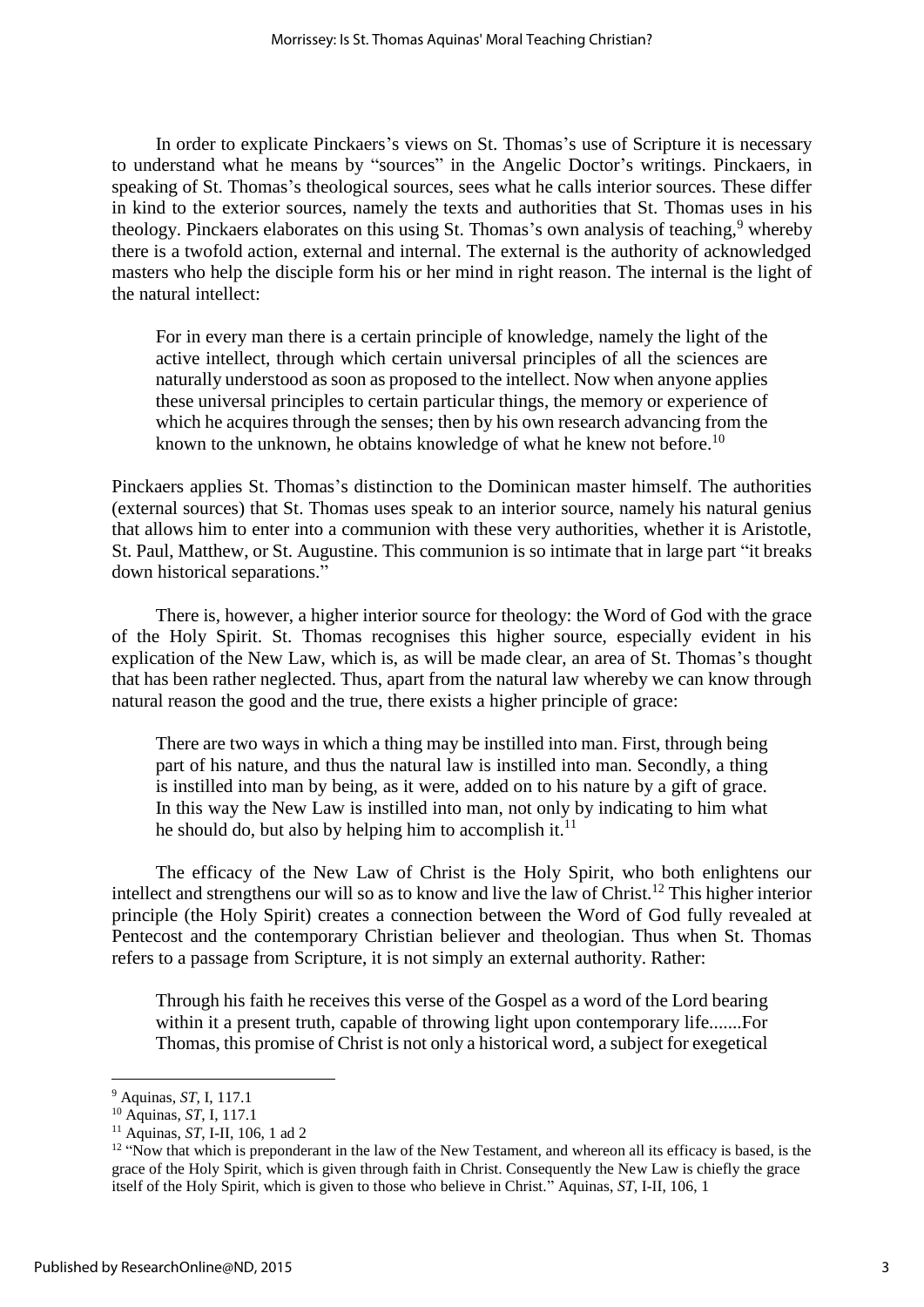study; thanks to the light of the Spirit, it becomes a present Word, opening up to him and to humanity a future that surpasses anything Aristotle and the pagan philosophers could have imagined.<sup>13</sup>

In his summation of the hierarchy of external sources in St. Thomas's theology, Pinckaers places the Word of God, expressed in Sacred Scripture, as the summit.<sup>14</sup> This is followed by the Fathers (and secondarily by later masters like Peter Lombard). The philosophers – principally Aristotle – provide the authorities that are derived from human reason alone.<sup>15</sup>

#### **II. The Moral Theology of the Fathers**

In order to understand St. Thomas one needs to understand his external sources, especially those whom he uses to help ponder theological questions. This is the view of all sapiential Thomists such as Pinckaers – to understand Thomas we need to first understand the Fathers, and Doctors, and philosophers who come before him. The following passage demonstrates how, for Pinckaers, St. Thomas cannot be stripped away from the great tradition that precedes him:

Owing to the action of the Spirit, Thomas enters into profound communion, in the love and the search for truth, with all the authors whom he consults: with the Fathers, as commentators on the word in the name of the church, and with the philosophers, as witnesses to the humanity and the nature that God has created in his image and likeness and that remain subject to the wisdom of his providence in spite of sin. In writing the *Summa*, Thomas is aware that he is listening to the Lord teaching on the mountain, in the company of the Fathers and the holy Doctors of the Church, in the same fellowship with all those, philosophers and others, who, without having been able to hear this voice directly, had nonetheless known how to welcome, even if imperfectly, the light of truth shining at the summit of their souls. For him, it is not merely a beautiful picture or an ideal, but a living communion in the light of the truth poured into the hearts by the Spirit, who had already hovered over the waters at the beginning of creation.<sup>16</sup>

Before addressing how St. Thomas needs to be read in light of the Fathers of the Church it is necessary to see the way in which Pinckaers views the patristic period in the overall development of moral theology. In concentrating on the Fathers, Pinckaers seeks to address a lacuna in thinking about moral theology in patristic thought. That is, so the argument goes, because there is little in the way of systematic moral theology in the writings of the Fathers their contribution to moral teaching was negligible. Pinckaers characterises this view as one of seeing moral theology in the patristic age as being at an infantile age; that it is only later that it will mature and grow as a discipline.<sup>17</sup> Contrastingly, Pinckaers views the patristic period as a golden age of moral theology.<sup>18</sup> There are three dimensions of patristic moral thought that

<sup>&</sup>lt;sup>13</sup> Pinckaers, "Sources of the Ethics of St. Thomas," 22.

<sup>&</sup>lt;sup>14</sup> "At the highest level of authority is the Word of God, expressed in Scripture. This is what furnishes the prime substance of theology and constitutes its principal source, the highest and surest one. It is rounded out by the teaching of the great councils, which interpret it in an authentic way in the name of the Church, and by the confessions of faith which summarize their teaching." Pinckaers, "Sources of the Ethics of St. Thomas Aquinas," 7.

<sup>&</sup>lt;sup>15</sup> Pinckaers, "Sources of the Ethics of St. Thomas Aquinas," 7, 8.

<sup>16</sup> Pinckaers, "Sources of the Ethics of St. Thomas Aquinas," 23.

<sup>17</sup> Pinckaers, *The Sources of Christian Ethics*, 207.

<sup>18</sup> Pinckaers, *The Sources of Christian Ethics*, 207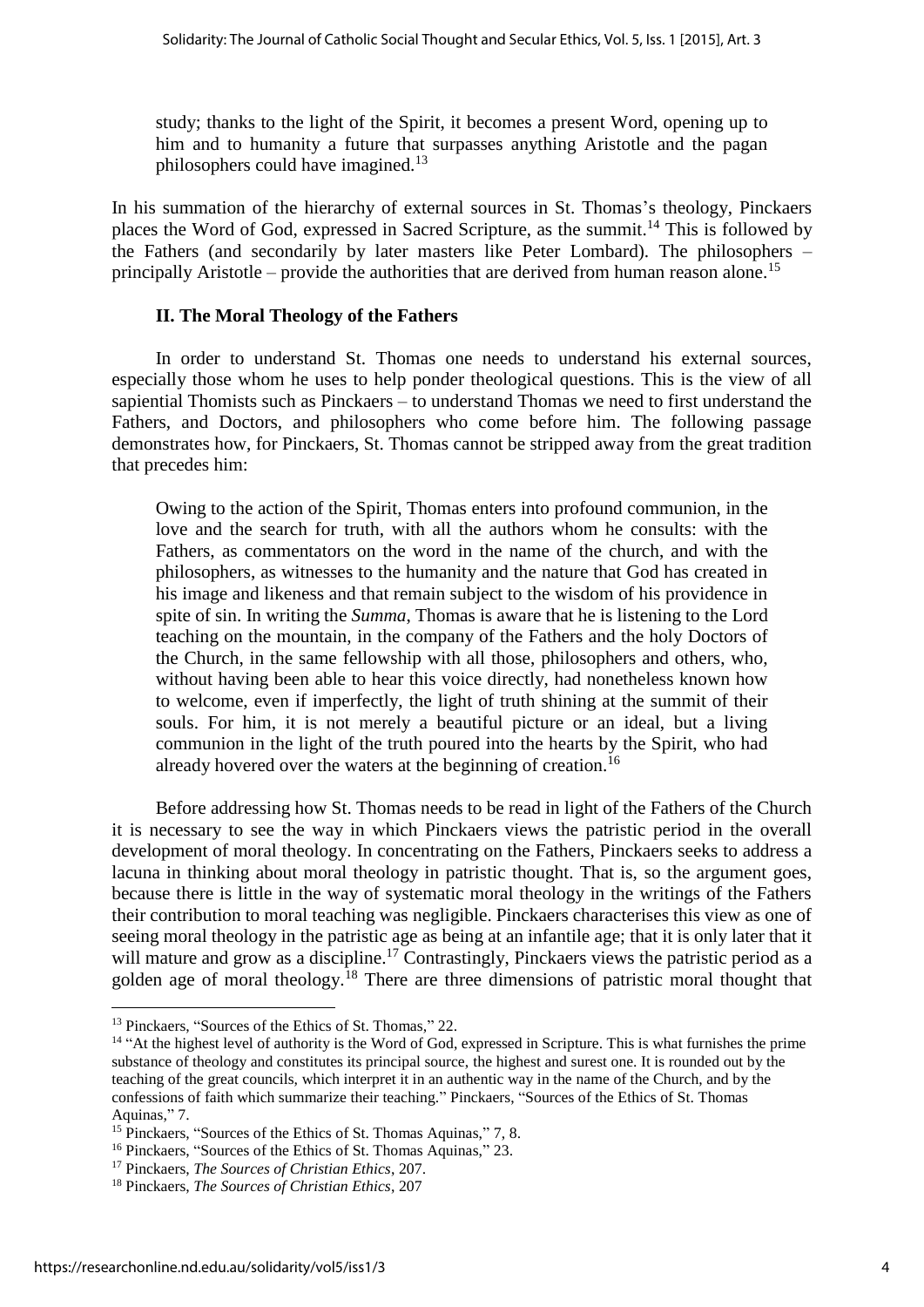Pinckaers sees as vitally important: scriptural exegesis, the integration of Greco-Roman culture and philosophy, and spirituality.

All theology for the Fathers begins with Sacred Scripture. The Scriptures were the source of theology and it was scriptural commentaries that made up much of the theology of the Fathers. This was also true of moral theology even if this phrase was unknown. The approach to morality in the writings of the Fathers, in light of their reading of Scripture, was very different to later periods, including our own.<sup>19</sup> For modern thinkers the Scripture is sourced for moral norms, laws, prohibitions etc. whereby a particular ethical position can be supported; a type of moral 'proof texting.' Contrastingly the Fathers have a far wider view of the riches of Scripture for the moral life. All Scripture possesses a moral significance, especially in terms of the 'third sense' of reading scripture, the tropological or moral. Scripture, in this sense, has a moral power for the individual Christian life whose *telos* is happiness or salvation.

Pinckaers describes the exegetical method the Fathers employ as a "real" approach to Scripture;<sup>20</sup> an approach he contrasts with literary or positivist exegesis. This real approach is so called because the Fathers wanted to go beyond the words and signs of the text to the reality that is signified, namely. God and his revelation in Christ.<sup>21</sup> Therefore, of primary importance was faith in the Word of God; a faith that was living and active; a faith that sought participation in the mysteries that Scripture revealed; an understanding that all of Scripture was a work of divine wisdom.<sup>22</sup> For Pinckaers, the Fathers' exegesis is aptly called real for two reasons: first, because it seeks to move beyond the literal text to the reality that the Scriptures reveal; second, the realities, once found, are contemplated and penetrate into the "reality" of our own life through practice (morality).<sup>23</sup> He elaborates on this point with an analogy of bread making, whereby the bread is the exegesis and the wheat from which it is made is Scripture. First the husk needs to be stripped off to get to the grain of wheat. The husk in the analogy is the human coverings of the text (language, genre, author idiosyncrasies, etc.) The key tool in this exercise was faith. Secondly, the grain is ground to produce flour. Here the word is 'crushed' through meditation; a meditation involving reflection, memory, and experience. This meditation leads to practice, the kneading of the flour, that in order to become bread needs the water of regular prayer. The final stage is the baking in the oven, analogous to the fire of trial, whereby the Word having been understood, contemplated, and lived out, is purified like gold.

This *real* exegesis is particularly appropriate for moral theology because it brings the word of God into the reality of the Christian's life. This is important in light of Pinckaers's understanding of the unitive dimension of theology. There are "vital bonds" between moral theology and Scripture that when neglected result in a poverty in the study of both fields.<sup>24</sup> It is for this reason, states Pinckaers, that it is indispensible we relearn, "in the school of the

<sup>&</sup>lt;sup>19</sup> In writing about moral theology as found in the Church Fathers, Pinckaers recognises three different types of writings: scriptural commentaries, personal documents (works of a more personal nature in terms of the arrangement of the material covered and explained, for example, St Ambrose's *De officiis*), and works dealing with particular ethical problems. See, Pinckaers, *The Sources of Christian Ethics*, 196-198.

<sup>20</sup> Servais Pinckaers, O.P., "Lecture positive et lecture 'réelle' de la bible", *Sources* 3 (1977): 108-118.

<sup>21</sup> Pinckaers, *The Sources of Christian Ethics*, 200.

<sup>22</sup> Pinckaers, *The Sources of Christian Ethics*, 201.

<sup>23</sup> Pinckaers, *The Sources of Christian Ethics*, 201.

<sup>&</sup>lt;sup>24</sup> See, Servais Pinckaers, O.P., "Scripture and the Renewal of Moral Theology," trans. Mary Thomas Noble, O.P., in Berman, John & Titus, Craig Steven (eds), *The Pinckaers Reader – Renewing Thomistic Moral Theology* (Washington: Catholic University of America, 2005), 48, 49. Original version, "L'usage de l'Ecriture dans la théologie morale," *Nova et Vetera* 2 (1995).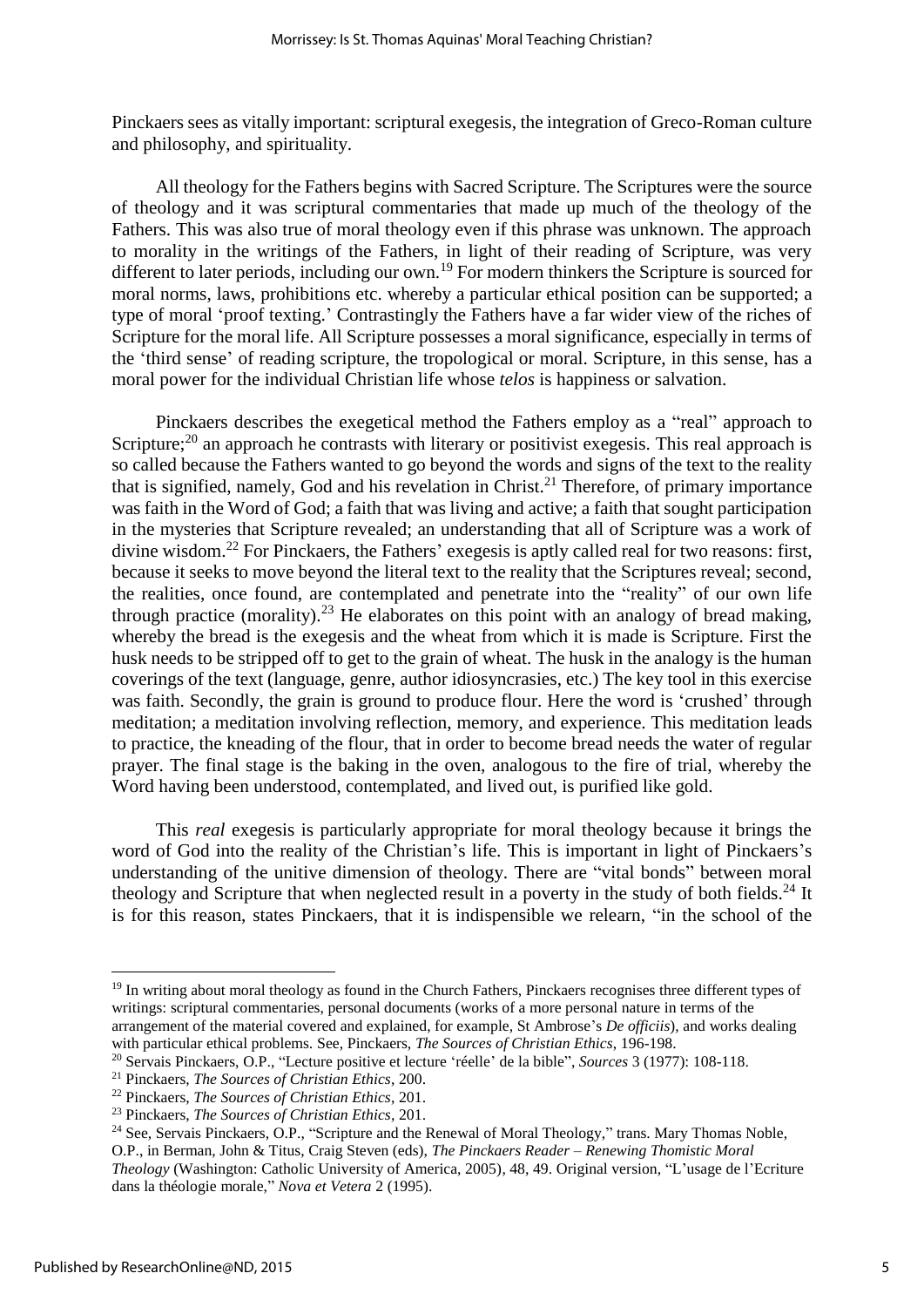Fathers, the art of 'baking the bread of the Word.'"<sup>25</sup> It is also indispensible in understanding the moral theology of Aquinas.

#### **III. Aquinas the Augustinian**

For Pinckaers, St. Thomas is more Augustinian than Aristotelian.<sup>26</sup> In fact, Pinckaers is a very relevant figure in the recent renewal in seeing the important influence of Augustine in the theology of St. Thomas.<sup>27</sup> In his overview of moral theology Pinckaers pays special tribute to the place of St. Augustine. Especially important is Augustine's focus on the Beatitudes and the Sermon on the Mount.<sup>28</sup> The key criterion in the moral life of the Christian is happiness. Not rules, not legalities, not impossible dreams, rather the abiding happiness that comes from a life lived in communion with Christ.<sup>29</sup>

Pinckaers sees a number of ways in which St. Augustine's theology is a prelude to the work of St. Thomas. For example, a particularly strong theme in Augustine, according to Pinckaers, is unity: the unity of movement toward God who brings about a unity in humankind and all creation. Also, there is a unity that rejects any separation between philosophy and theology, or between dogma and mystical/spiritual thought. "His thought moves from one level to another, as supple, casual and sure as life itself, creating a single work at a single thrust. Thus we can speak of unique rhythm in St. Augustine's thought. An image of this might be a sphere, with each point on the surface connected to the hidden centre so as to reveal its presence at all times." 30

Pinckaers describes St. Augustine as a pioneer in moral theology. His work, like any pioneer, remained unfinished. He describes it as a scaffold ready to be completed by the genius of St. Thomas. St. Augustine was speculative in his theology; a speculation that was married to spiritual and mystical experiences. Augustine encountered the love of God and reflected upon it. Pinckaers cites Augustine's great work on the Trinity as an example of how he experiences love which moves him to reflect on God and what it means to love God (moral

<u>.</u>

<sup>25</sup> Pinckaers, *The Sources of Christian Ethics*, 202.

<sup>&</sup>lt;sup>26</sup> Obviously, for Pinckaers St. Thomas is both. However, the neglect of Augustine in neo-scolastic, neothomistic writings led him to accentuate the influence of St. Augustine. For example, Pinckaers states that St. Thomas meets Augustine "personally" as a disciple, faithful and creative. See, Pinckaers, *The Sources of Christian Ethics*, 145.

<sup>&</sup>lt;sup>27</sup> Tracey Rowland counts Pinckaers as one of three recent Dominican ethicists (the others being Romanus Cessario and Benedict Ashley) as leading an "Augustinian" turn in Catholic moral theology. By this she means a turning away from the tendency to reduce moral theology to rules and laws, to a richer vision whereby happiness or beatitude is the *telos* of the moral life and the starting point for moral theology. See Tracey Rowland, "The Augustinian Turn in Catholic Moral Thought," *Australasian Catholic Record*, Vol. 83, No. 2, (April 2006): 239-246. Alisdair MacIntyre traces the Augustinian train in Aquinas through St. Albert the Great. See, Alasdair MacIntyre, *Three Rival Versions of Moral Inquiry: Encyclopaedia, Genealogy, and Tradition* (Indiana: University of Notre Dame Press, 1990), 115. For a selection of essays that cover Augustinian influence in Aquinas see, Michael Dauphinais, Barry David & Matthew Levering, (eds), *Aquinas the Augustinian* (Washington: Catholic University of America, 2007).

<sup>&</sup>lt;sup>28</sup> The Sermon on the Mount is a key stone to all of Pinckaers's reflection on the moral and spiritual life (a distinction that Pinckaers himself was loath to recognise). See, for example, "La Loi évangélique, vie selon l'Esprit, et le Sermon sur la montagne," and "L'agir chrétien et ses dimensions selon le Sermon sur la montagne," in Servais Pinckaers, O.P., *L'Évangile et la morale* (Fribourg: Éditions Universitaires Fribourg, 1990).

<sup>29</sup> See Servais Pinckaers, O.P., *The Pursuit of Happiness – God's Way: Living the Beatitudes*, (New York: Alba House, 1998). For a detailed discussion of happiness and its meaning in the moral life see Servais Pinckaers, O.P., "Qu'est-ce que le Bonheur," in *Le Renouveau de la Morale* (Paris: Casterman, 1964), 77-87. <sup>30</sup> Pinckaers, *The Sources of Christian Ethics*, 211.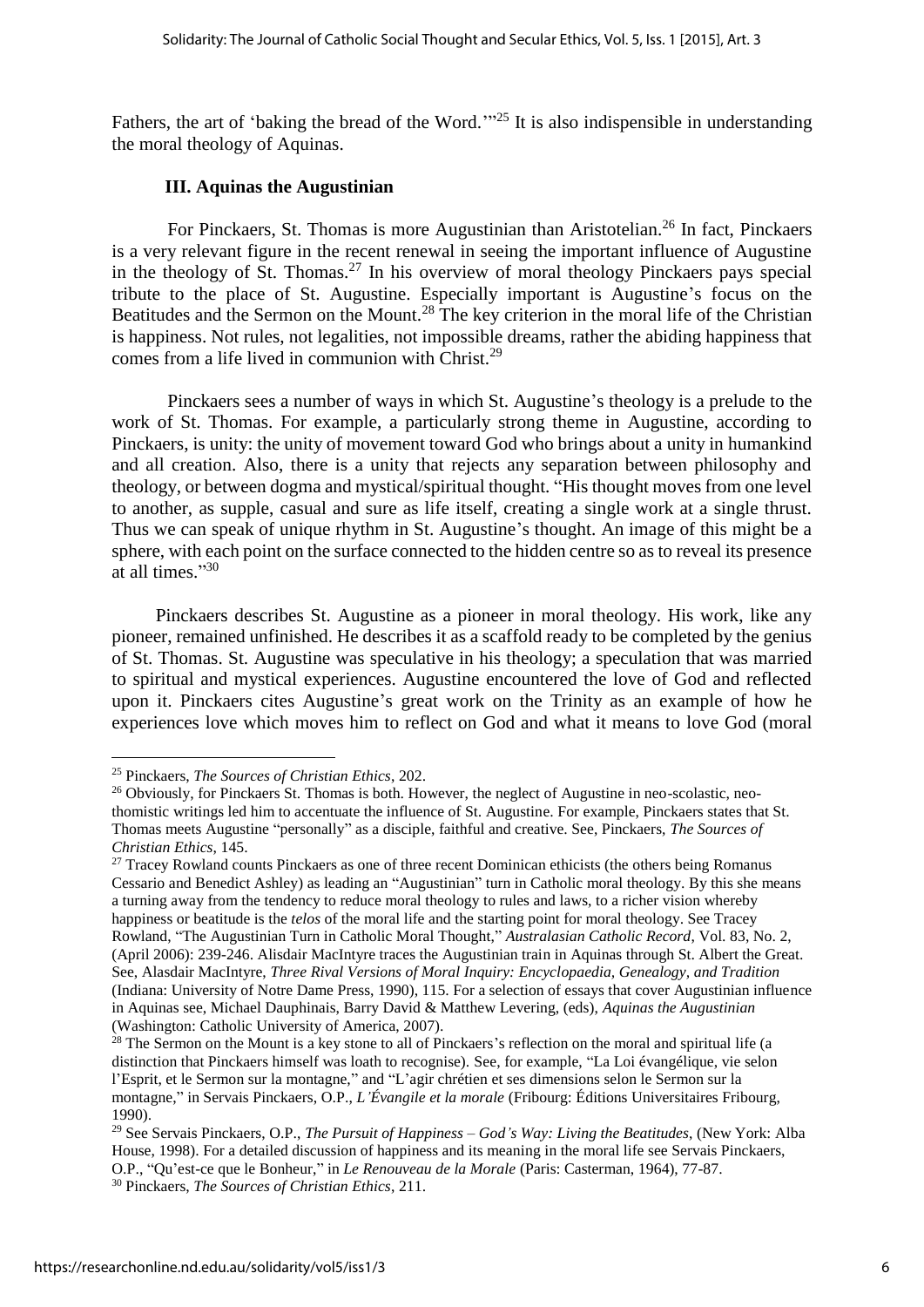theology): "Behold, God is love. Why do we rush to the heights of heaven, the depths of the earth, in search of the one who is near to us, if we would be near to him? Let no one say, 'I don't know what to love.' Let him only love his brother, and he will be loving this same love."<sup>31</sup> The key for theology, according to St. Augustine, is to remain humble before the mystery. Thus no theological moral system, states Pinckaers, should be viewed as complete or definitive or finished. The mystery is always disclosing itself. Thus we should never compare in an evaluative sense the theology of St. Augustine and the theology of St. Thomas. Pinckaers states that we cannot say that one is better than the other:

We need rather to see them as two magnificent expressions of the inexhaustible riches of the mystery of Christ, and try to profit from them both. Since they belonged to two different spiritual families, these theologians complement each other. It is useless to seek to interpret one through the other or to reduce them to a common denominator. So Augustine cannot be contained within to mystic categories, at least not those of the modern textbooks. To recognize this diversity and theology is a fine exercise in developing mental breadth and flexibility.<sup>32</sup>

#### **IV. Integration of Greek Philosophy**

St. Thomas, as is widely appreciated, attempted to marry the best of Greek philosophical thinking – especially Aristotle and his Greek and Latin commentators – with Christian theology. To the extent he was able to do this, St. Thomas is seen as the exemplar in being able to unite faith and reason.<sup>33</sup> This is no more evident than in his ethics. St. Thomas sees Aristotle as his guiding light in understanding the human person created in the image and likeness of God. What does it mean to be human, to be a moral agent? It is in answering this question that Thomas uses Aristotle and his philosophical reasoning especially regarding the virtues.<sup>34</sup> In highlighting how St. Thomas integrates Aristotle with the morality of the Gospel, Pinckaers gives the example of St. Thomas's definition of the theological virtue of charity. This is found in the *Secunda secundae* of the *Summa*, in Question 23. As Pinckaers notes, St. Thomas uses in his discussion of charity the study of friendship found in Aristotle's *Nichomachean Ethics* alongside the idea of Christian friendship with God.<sup>35</sup> Aristotle is used by St. Thomas to ground

<sup>31</sup> Augustine, *De trinitate*, 8.7.11, cited in Pinckaers, *The Sources of Christian Ethics*, 211.

<sup>32</sup> Pinckaers, *The Sources of Christian Ethics*, 212.

<sup>&</sup>lt;sup>33</sup> "Thomas recognized that nature, philosophy's proper concern, could contribute to the understanding of divine Revelation. Faith therefore has no fear of reason, but seeks it out and has trust in it. Just as grace builds on nature and brings it to fulfilment, so faith builds upon and perfects reason. Illumined by faith, reason is set free from the fragility and limitations deriving from the disobedience of sin and finds the strength required to rise to the knowledge of the Triune God. Although he made much of the supernatural character of faith, the Angelic Doctor did not overlook the importance of its reasonableness; indeed he was able to plumb the depths and explain the meaning of this reasonableness. Faith is in a sense an "exercise of thought"; and human reason is neither annulled nor debased in assenting to the contents of faith, which are in any case attained by way of free and informed choice. This is why the Church has been justified in consistently proposing Saint Thomas as a master of thought and a model of the right way to do theology." John Paul II, *Fides et Ratio*, n. 43. As pointed out to me by a reviewer of this article, Pinckaers's emphasis on faith and conversion in moral theology can run the risk of underselling Thomas's speculative rigour and the important distinction between reason and revelation. For an overview of Pinckaers's understanding of the relationship between faith and reason see my, "Faith in Faith: Reason, Faith and Prayer in the Theology of Servais Pinckaers, O.P.", *Logos: A Journal of Catholic Thought and Culture*, Vol 18:2, Spring 2015, 88-103.

<sup>&</sup>lt;sup>34</sup> "As a witness to humanity, Aristotle becomes in St. Thomas's eyes a servant of the Gospel. Moreover, this daring perspective authorizes him discreetly to correct and transform the teaching of the Stagirite so as to open it to Christian truth." Pinckaers, "Sources of the Ethics of St. Thomas Aquinas," 13.

<sup>&</sup>lt;sup>35</sup> St. Thomas cites the Gospel of St. John, "I will not now call you servants . . . but my friends." (15:15). He then goes on to discuss the thought of Aristotle combining them with the Christian insights of the St. Paul.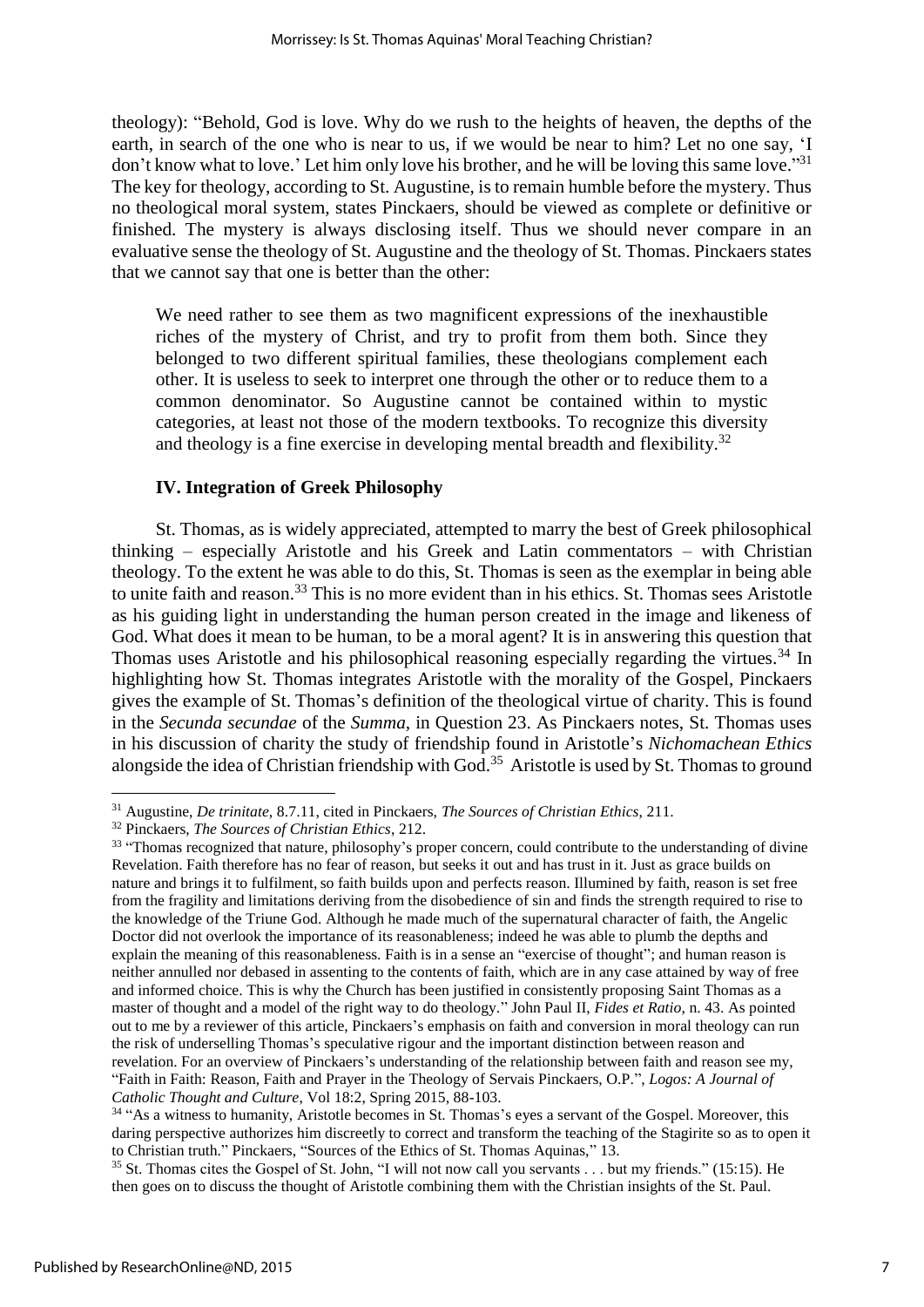what it means to love another in human friendship. However, St. Thomas needs to make changes to the analysis that Aristotle gives. This is so he can give an account of the higher friendship that is Christian charity, namely, the friendship one has with God. Human friendship is then a type of analogy used to describe divine love.<sup>36</sup>

St. Thomas's use of Aristotle in his moral theology follows in the tradition of St. Paul: "Fill your minds with everything that is true, everything that is noble, everything that is good and pure, everything that we love and honor, and everything that can be thought virtuous and worthy of praise" (Phil 4:8). In this, states Pinckaers, St. Thomas was firmly in the tradition of St. Augustine and the Fathers of the Church; namely, that the human wisdom of the Greeks and the Romans could be used in the service of Christian theology. St. Thomas, however, was able to do this in a way heretofore never been achieved: "Aristotle's teaching, together with the natural virtues, is lifted up into a new moral organism. It is assimilated and transformed. In St. Thomas's teaching we are not dealing with the Aristotle of the past, reconstituted historically, but with the Aristotle of the present, revitalized and actualized within a specifically Christian moral setting, where the principal role is played by the evangelical law."<sup>37</sup>

### **V. St. Thomas's Interpretation of the New Law**

St. Thomas's teaching on the new law is, according to Pinckaers the high point of his moral teaching.<sup>38</sup> There are, states Pinckaers, three towering peaks in the moral theology of St.

<sup>&</sup>quot;According to the Philosopher (Ethic. viii, 2,3) not every love has the character of friendship, but that love which is together with benevolence, when, to wit, we love someone so as to wish good to him. If, however, we do not wish good to what we love, but wish its good for ourselves, (thus we are said to love wine, or a horse, or the like), it is love not of friendship, but of a kind of concupiscence. For it would be absurd to speak of having friendship for wine or for a horse. Yet neither does well-wishing suffice for friendship, for a certain mutual love is requisite, since friendship is between friend and friend: and this well-wishing is founded on some kind of communication. Accordingly, since there is a communication between man and God, inasmuch as He communicates His happiness to us, some kind of friendship must needs be based on this same communication, of which it is written (1 Corinthians 1:9): "God is faithful: by Whom you are called unto the fellowship of His Son." The love which is based on this communication, is charity: wherefore it is evident that charity is the friendship of man for God." *Summa theologiae*, II II, 23, 1.

<sup>36</sup> Pinckaers, "Sources of the Ethics of St. Thomas Aquinas," 11-14. On this see also, Pinckaers, *Sources of Christian Ethics*, 188-190 and *Plaidoyer pour la vertu* (Paris: Parole et Silence, 2007), 153-58.

<sup>37</sup> Pinckaers, *Sources*, 181. The following quote highlights Pinckaers understanding of the relationship between philosophy and theology, an understanding inspired by Thomas: "This sort of association between philosophy and theology is based on St. Thomas's maxim: "*Gratia non tollit, sed perficit naturam*," which could be rephrased: theology does not destroy, but perfects philosophy. In our opinion, however, the principle should not be understood in the sense that philosophy, as a work of reason, must first be constructed while saying to oneself that in any case it will be confirmed by grace, but rather in the opposite sense: we must have the boldness to believe in the Word of God and to abandon ourselves to grace, in the assurance that, far from destroying whatever is true, good, and reasonable in philosophy, grace will teach us how to make it our own, to develop. it and to perfect it, while revealing to us a broader and more profound wisdom than any human thought, the wisdom given by the Holy Spirit who unites us with the person of Christ and his Cross by teaching us to 'live in Christ.'" Servais Pinckaers, "The Place of Philosophy in Moral Theology," trans. Michael Sherwin, O.P., in Berkman, John & Titus, Craig Steven (eds), *The Pinckaers Reader – Renewing Thomistic Moral Theology* (Washington: Catholic University of America, 2005), 72.

<sup>&</sup>lt;sup>38</sup> For Pinckaers's discussion of Aquinas's account of the New Law, a subject that he returns to again and again, see*, Sources of Christian Ethics*, 172-190; "The Return of the New Law to Moral Theology," *Irish Theological Quarterly* 64 (1999), trans. Hugh Connolly. Originally published as "Le retour de la Loi nouvelle en morale," in *Praedicando et docendo: Mélanges offerts au Père Liam Walsh* (Fribourg: Editions Universitaires, 1998); *Le Renouveau de la morale* (Paris: Casterman, 1964), 31-40; "La Loi évangélique, vie selon l'Esprit, et le Sermon sur la montagne," *Nova et Vetera*, 60 (1985): 217-228; "Esquisse d'une morale chrétienne. Ses bases: la Loi évangélique et la loi naturelle," *Nova et Vetera*, 55 (1980): 102-25; "La Loi nouvelle et le rôle du Saint-Esprit," *Kerit*, 129 (1996): 42-46. For a critique of Pinckaers that centres on the neglect of law in his definition of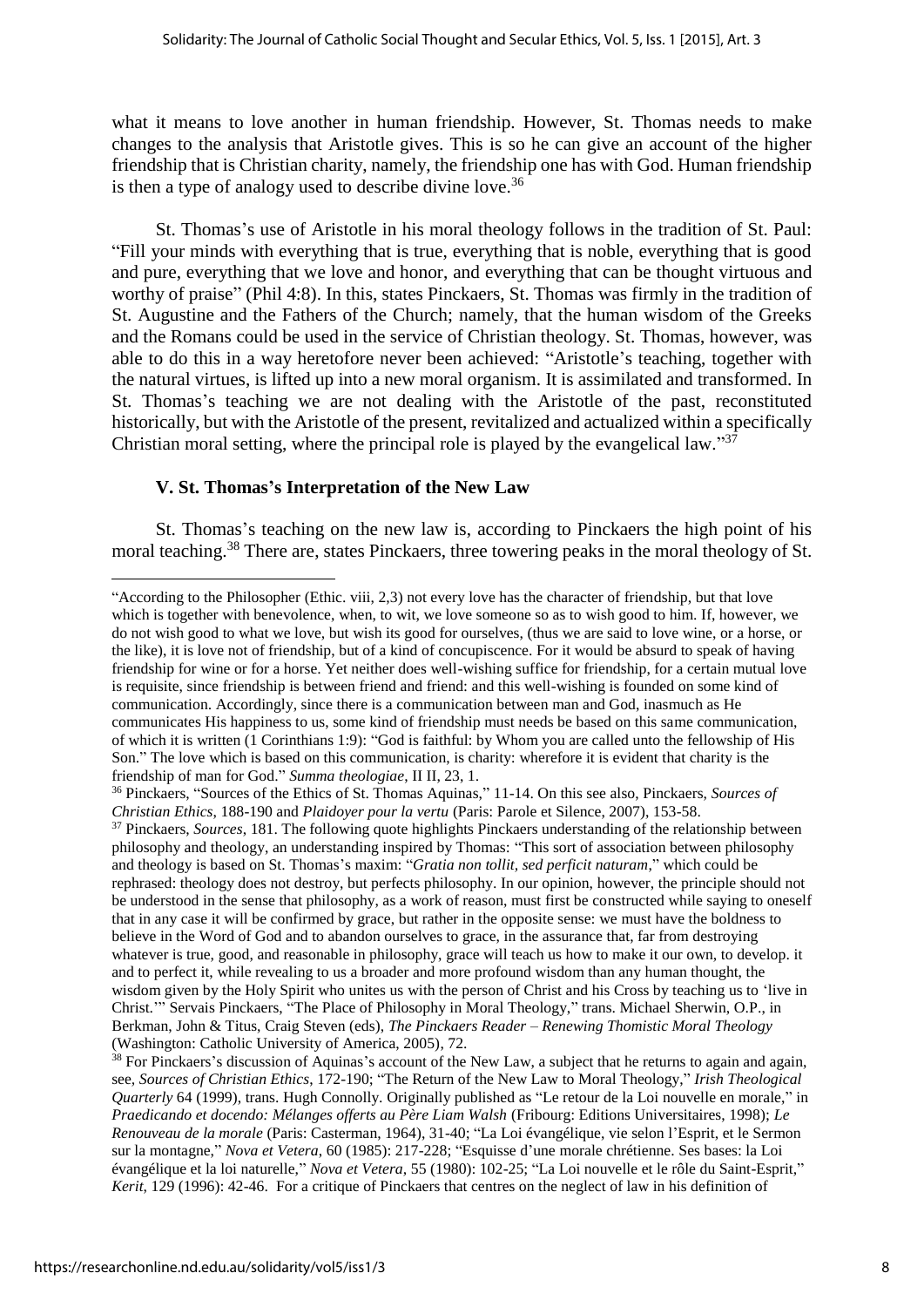Thomas: the seeking of happiness fulfilled in the vision of God; the theological virtues that allow us to live in God; and the evangelical law (the new law of Christ), "which is the high point of all legislation issuing from the wisdom of God and communicated to human beings."<sup>39</sup> It is this third peak of St. Thomas's moral teaching that has been the most neglected since Thomas.

We find St. Thomas's teaching on the new law in Question 106 of the *Secunda secundae* of the *Summa theologiae*. He defines this law in the following way:

'Each thing appears to be that which preponderates in it,' as the Philosopher states (Ethic. ix, 8). Now that which is preponderant in the law of the New Testament, and whereon all its efficacy is based, is the grace of the Holy Ghost, which is given through faith in Christ. Consequently the New Law is chiefly the grace itself of the Holy Ghost, which is given to those who believe in Christ. This is manifestly stated by the Apostle who says (Romans 3:27): "Where is . . . thy boasting? It is excluded. By what law? Of works? No, but by the law of faith": for he calls the grace itself of faith "a law." And still more clearly it is written (Romans 8:2): "The law of the spirit of life, in Christ Jesus, hath delivered me from the law of sin and of death." Hence Augustine says (De Spir. et Lit. xxiv) that "as the law of deeds was written on tables of stone, so is the law of faith inscribed on the hearts of the faithful": and elsewhere, in the same book (xxi): "What else are the Divine laws written by God Himself on our hearts, but the very presence of His Holy Spirit?<sup>40</sup>

The essential elements of the New Law are the grace of the Holy Spirit and faith in Christ.<sup>41</sup> The three key concepts are grace, Holy Spirit, and faith. Pinckaers links these three key words as outlined in his definition of the New Law to St. Thomas's theology as a whole. The New Law is a grace and is connected to St. Thomas's teaching regarding salvation and the study of Christ as head of the church and fount of grace in the third part of the *Summa*. The New Law is the grace of the Holy Spirit. This connects to the study of the Holy Spirit in the life of the Trinity; that person who is love and gift in the heart of God (questions 37 and 38 the first part of the *Summa*). Pinckaers also notes here the connection to the study of the gifts of the Holy Spirit as part of the moral life. This grace of the Holy Spirit that is the New Law comes through faith in Christ. This connects to the theological virtues whereby faith is the head of the virtues that lead ultimately to charity, the form of all virtuous life. The reference to Christ also connects to the third part of the *Summa* where St. Thomas demonstrates that Christ is our unique way back to God. $^{42}$  This leads Pinckaers to state that "clearly, not only ethics but the

<u>.</u>

Christian ethics see, John A. Cuddeback, "Law, Pinckaers, and the Definition of Christian Ethics," *Nova et Vetera*, English Edition, Vol. 7, No. 2 (2009): 301-26. For a critique of Pinckaers regarding his discussion of the New Law and his seeming neglect of how it relates or does not relate to the Old Law see, Paul Martens, "On the Superiority of the New Law: Stumbling through some difficulties with Thomas Aquinas," *Theology Today* 60 (2003): 170-85.

<sup>39</sup> Pinckaers, *The Sources of Christian Ethics*, 172.

<sup>&</sup>lt;sup>40</sup> Aquinas, *ST*, I II, 106. 1. We can note here, in this definition, how St. Thomas synthesizes both Aristotle and Augustine in his theological reflection of the New Law.

<sup>&</sup>lt;sup>41</sup> There is also, states Pinckaers and following St. Thomas, a written aspect of the New Law which comes through the Church, both in her teaching and conferral of sacraments. See, Pinckaers, *Sources of Christian Ethics*, 176.

<sup>42</sup> Pinckaers, *The Sources of Christian Ethics*, 177. On the connection of St. Thomas's moral theology and his Christology in the *Summa* see, Thomas P. Harmon, "The Sacramental Consummation of the Moral Life According to St. Thomas Aquinas," *New Blackfriars* (2009): 465-480.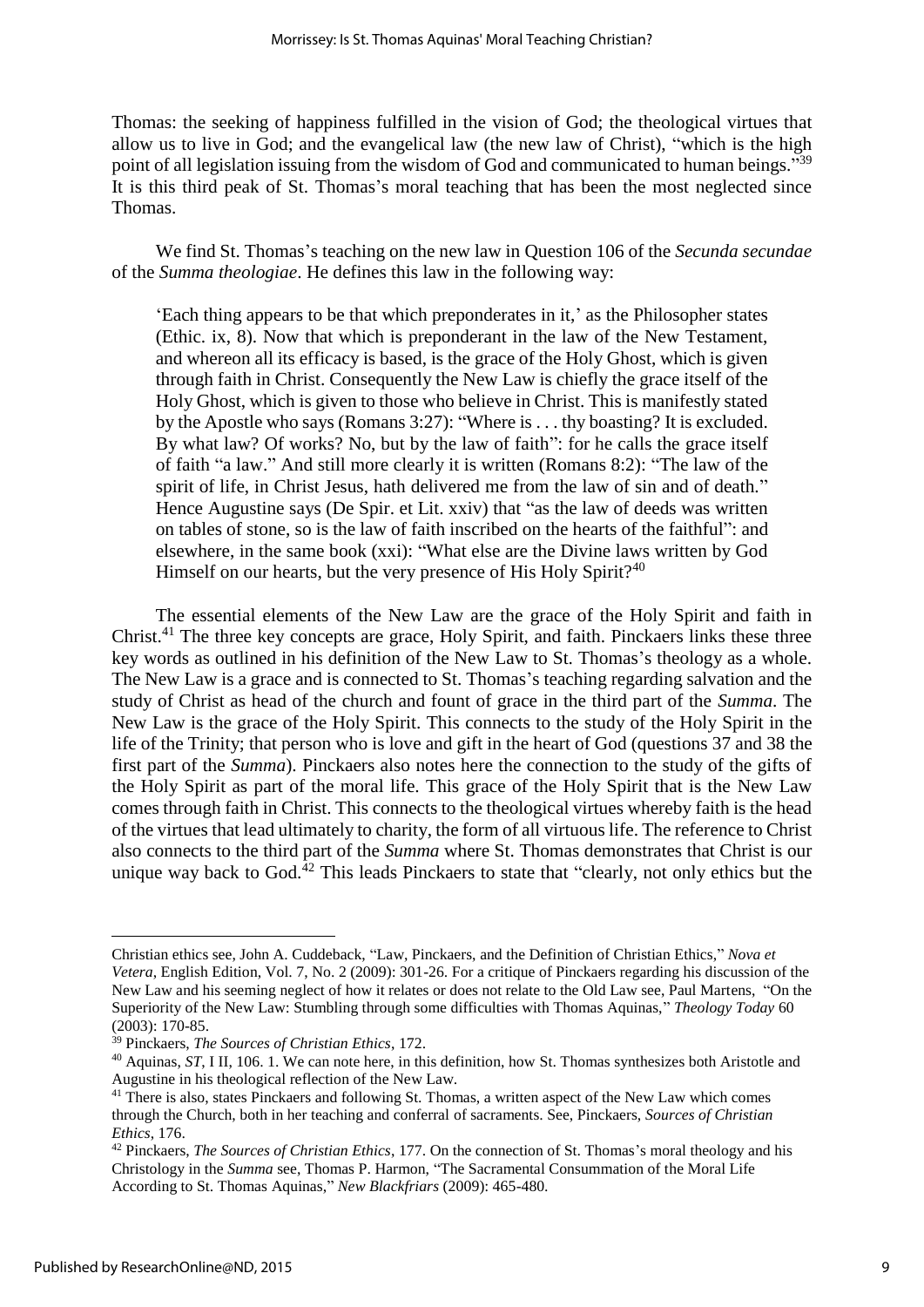whole of theology converges in the treatise on the evangelical Law, from the moment of its definition." 43

The history of St. Thomas's teaching on the evangelical law is a rather sad one in that it was, on the whole, neglected after his own age. Pinckaers highlights how three of the most famous commentators on St. Thomas, each of whom was extremely influential in how St. Thomas's theology was passed on through the ages, treated the New Law teaching of Aquinas. Cajetan did mention St. Thomas's definition but made no comment upon it. Billuart, after discussing St. Thomas's teaching on the natural law thought there was nothing more to add regarding Thomas's teaching on the old and New Laws.<sup>44</sup> Suarez integrated St. Thomas's teaching on the New Law into the legalistic understanding of moral theology of his time. Christ is a new Moses and his New Law needs to be read in this framework.<sup>45</sup>

It is St. Thomas's teaching on the evangelical law that motivates Pinckaers to state categorically that "St. Thomas's moral teaching is therefore primarily evangelical and only secondarily Aristotelian."<sup>46</sup> The discussion on the moral life begins with grace that infuses faith, hope, and charity in the human intellect and will. These theological virtues inform and supersede the natural virtues that are ruled by reason: prudence, justice, fortitude, and temperance. Moreover, following St. Augustine, St. Thomas links to each of the virtues one of the seven gifts of the Holy Spirit. To faith is linked the gifts of understanding and knowledge; to hope the gift of fear of the Lord; to charity the gift of wisdom; to prudence the gift of counsel; to justice the gift of piety; to fortitude to the gift of courage; to temperance the fear of the Lord. Therefore, even the natural virtues espoused most expertly by Aristotle, are supernaturalised in the theology of St. Thomas. The gifts of the Holy Spirit become interior to the natural virtues enabling these virtues to be ordered towards supernatural happiness in God.<sup>47</sup>

After St. Thomas, Catholic moral theology focused more on law whereby law was seen as an expression of the divine will. St. Thomas, as Pinckaers notes, sees law as a work of wisdom, that is, the wisdom of God that engages the intellect first and then only the will. Therefore, law in the writings of St. Thomas is far more nuanced than the modern understanding of law as simple rules and obligations. For St. Thomas there are five types of law: the eternal law, the natural law, civil law, the Old Law, and the new (evangelical) law.<sup>48</sup> The eternal law is the divine source of all legislation. The natural law is the human participation in the eternal law. Human or civil law is derived from the natural law. The Old Law is the revelation of God pertaining to the natural law. Finally, we have the fulfilment of divine revelation in the evangelical of the New Testament. These laws are interconnected and, in a certain sense, form a circular motion beginning with the divine mind of God and finding their way back to God through the evangelical law. And this is why Pinckaers can say that the

<sup>43</sup> Pinckaers, *The Sources of Christian Ethics*, 178.

<sup>44</sup> For Pinckaers's critique of Billuart's account of St. Thomas's moral theology see Pinckaers, *Le Renouveau de la morale*, 128-131.

<sup>&</sup>lt;sup>45</sup> On this decline of seeing the New Law as part of Thomistic moral theology, see also Pinckaers's commentary on John Paul II's encyclical, *Veritatis Splendor*, "An Encyclical for the Future: *Veritatis Splendor*," trans. Mary Thomas Noble, O.P., in, J.A. DiNoia, O.P. and, Romanus Cessario, O.P. (eds), *Veritatis Splendor and the Renewal of Moral Theology – Studies by Ten Outstanding Scholars* (New Jersey: Sceptre, 1999), 25, 26. <sup>46</sup> Pinckaers, *The Sources of Christian Ethics*, 181.

<sup>&</sup>lt;sup>47</sup> On St. Thomas's teaching regarding the infused natural virtues see the essay by Michael Sherwin, O.P., "Infused Virtue and the Effects of Acquired Vice: A Test Case for the Thomistic Theory of Infused Cardinal Virtues," *The Thomist*, 73 (2009): 29-52.

<sup>48</sup> Aquinas, *ST*, I II, 91.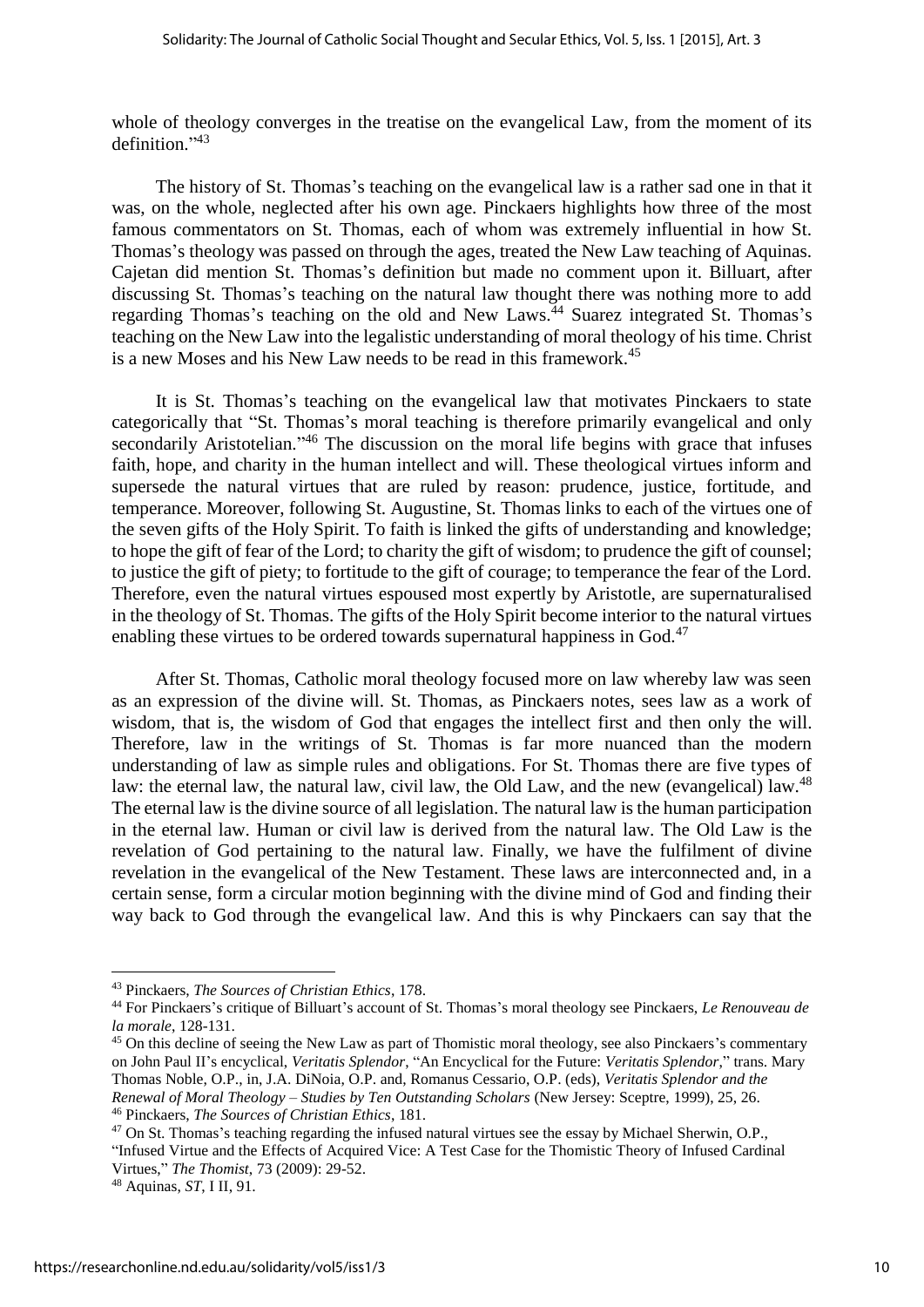evangelical law is the most important law in St. Thomas's moral theology: it brings all law, including the natural law, to perfection.

What then is the content of the evangelical law? In question 108 of the *Summa* St. Thomas says, following the lead of St. Augustine, that the Lord's Sermon on the Mount "contains the whole process of forming the life of a Christian."<sup>49</sup> St. Thomas makes clear, however, that the New Law contains nothing new at the external level of human acts, that is, there are no new precepts to be added to the Old Law.<sup>50</sup> Rather, the New Law is directed towards interior acts, to the will, to the intellect, to intention, and to love.<sup>51</sup> This, however, does not mean that external and interior acts are separate.<sup>52</sup> Every human act is made up of an external and interior dimension. The interior act is the formal dimension of morality whereas the external act is the material or secondary dimension. The evangelical law as given by Christ in the Sermon on the Mount is, as we have already noted, described by St. Thomas as a grace of the Holy Spirit. Therefore it comes from outside the human person and infuses the person at the interior level of human action.<sup>53</sup> St. Thomas's commentary on the sermon highlights three points: first, the reference to happiness as found in the Beatitudes is shown as the end of all human action; second, the sermon's relation to self and our need to be detached from all that leads us away from God; and third, our interior relationship with others as determined by charity.<sup>54</sup>

1

<sup>52</sup> In reply to the objection that the Kingdom of God is purely interior or spiritual and therefore the New Law affects solely interior acts, St. Thomas replies, "The kingdom of God consists chiefly in internal acts: but as a consequence all things that are essential to internal acts belong also to the kingdom of God. Thus if the kingdom of God is internal righteousness, peace, and spiritual joy, all external acts that are incompatible with righteousness, peace, and spiritual joy, are in opposition to the kingdom of God; and consequently should be forbidden in the Gospel of the kingdom. On the other hand, those things that are indifferent as regards the aforesaid, for instance, to eat of this or that food, are not part of the kingdom of God; wherefore the Apostle says before the words quoted: "The kingdom of God is not meat and drink."" Aquinas, *ST*, I II, 108, 1.

<sup>49</sup> Aquinas, *ST*, I II, 108. 3.

<sup>&</sup>lt;sup>50</sup> "The right use of grace is by means of works of charity. These, in so far as they are essential to virtue, pertain to the moral precepts, which also formed part of the Old Law. Hence, in this respect, the New Law had nothing to add as regards external action. The determination of these works in their relation to the divine worship, belongs to the ceremonial precepts of the Law; and, in relation to our neighbour, to the judicial precepts, as stated above (Question 99, Article 4). And therefore, since these determinations are not in themselves necessarily connected with inward grace wherein the Law consists, they do not come under a precept of the New Law, but are left to the decision of man; some relating to inferiors--as when a precept is given to an individual; others, relating to superiors, temporal or spiritual, referring, namely, to the common good." Aquinas, *ST*, I II, 108. 2.

<sup>&</sup>lt;sup>51</sup> "This he does in regard to man himself, in two ways, corresponding to man's two interior movements in respect of any prospective action, viz. volition of what has to be done, and intention of the end. Wherefore, in the first place, He directs man's will in respect of the various precepts of the Law: by prescribing that man should refrain not merely from those external works that are evil in themselves, but also from internal acts, and from the occasions of evil deeds. In the second place He directs man's intention, by teaching that in our good works, we should seek neither human praise, nor worldly riches, which is to lay up treasures on earth." Aquinas, *ST*, I II, 108. 2.

<sup>&</sup>lt;sup>53</sup> "As stated above (106, 1,2), the New Law consists chiefly in the grace of the Holy Spirit, which is shown forth by faith that works through love. Now men become receivers of this grace through God's Son made man, whose humanity grace filled first, and thence flowed forth to us. Hence it is written (John 1:14): "The Word was made flesh," and afterwards: "full of grace and truth"; and further on: "Of His fulness we all have received, and grace for grace." Hence it is added that "grace and truth came by Jesus Christ." Consequently it was becoming that the grace flows from the incarnate Word should be given to us by means of certain external sensible objects; and that from this inward grace, whereby the flesh is subjected to the Spirit, certain external works should ensue." Aquinas, *ST*, I II, 108, 1.

<sup>&</sup>lt;sup>54</sup> "Therein man's interior movements are ordered. Because after declaring that his end is Beatitude; and after commending the authority of the apostles, through whom the teaching of the Gospel was to be promulgated, He orders man's interior movements, first in regard to man himself, secondly in regard to his neighbor." Aquinas, *ST*, I II, 108. 2.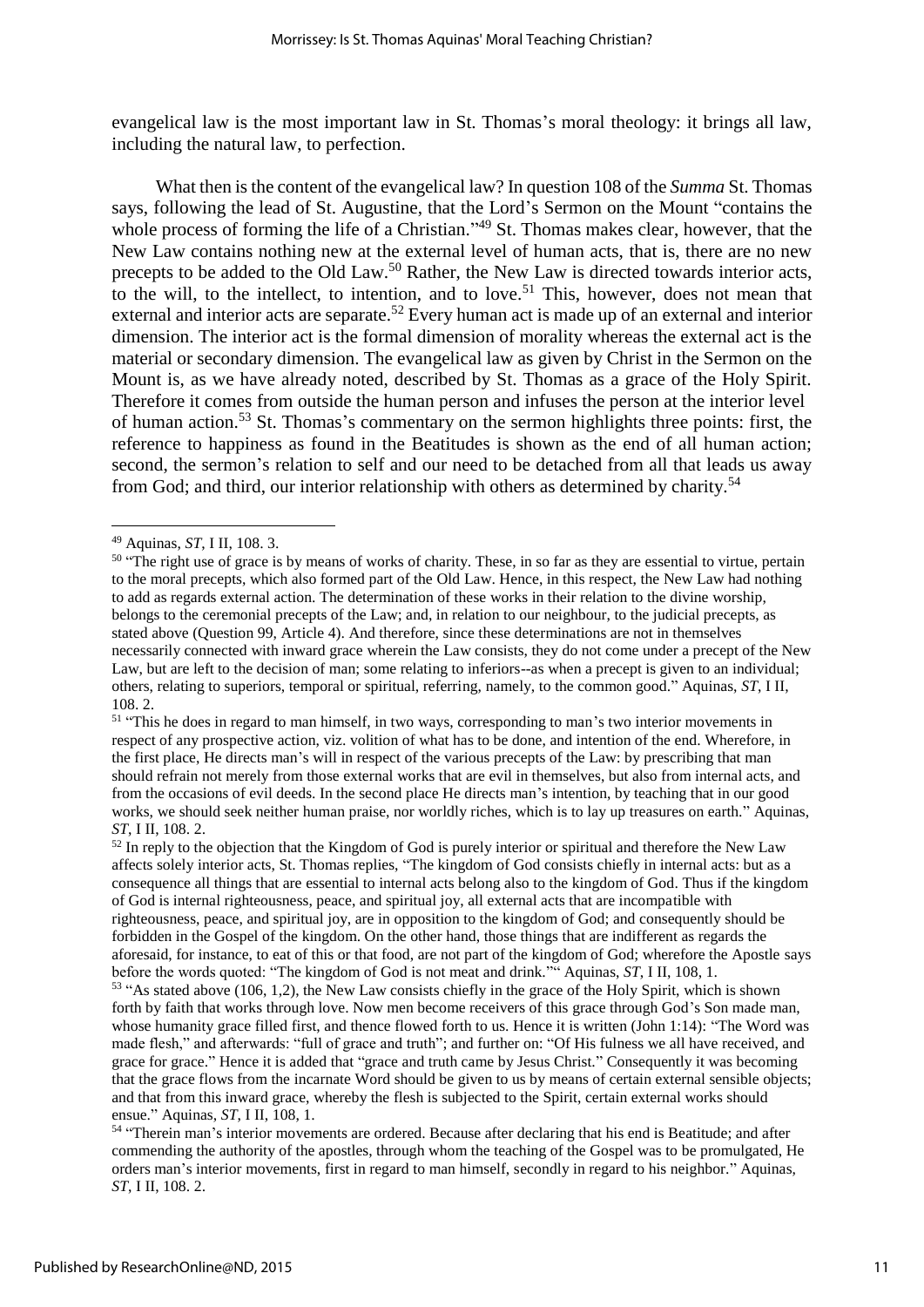Another important characteristic for St. Thomas in interpreting the New Law of Christ is freedom. The evangelical law is a law of liberty. This is also a fundamental dimension of Pinckaers's call for the renewal of moral theology, namely, the need to give an authentic account of human freedom. The Christian moral life involves a law of freedom and not a law of restriction or obligation. This is because the New Law is the grace of the Holy Spirit.

According to St. Thomas the New Law is freedom in three ways. First, it helps us recognize and undertake those precepts that are necessary for salvation.<sup>55</sup> Second, because the law is grace it prompts the person to act in true freedom in order to do that which is good until point that which is evil.<sup>56</sup> And third, the New Law gives counsels that are added to the precepts necessary for salvation.<sup>57</sup> This signifies the freedom of the New Law that differs from the Old Law which contained only precepts. The counsels are not obligatory for salvation but in freedom they allow the Christian to reach the end of his life with greater surety and efficacy.<sup>58</sup>

The importance for Pinckaers of the New Law as interpreted by St. Thomas is aptly demonstrated in the following:

St. Thomas's definition of the New Law can be of enormous help to us in disposing of various elements of the Christian life in their proper order. The formulation of this teaching, root of one of the great spiritual renewals of history, has acquired a universal value and may be considered as a theological expression of gospel living for all times. And in the structure of the *Summa theologiae* the treaties on the New Law is the keystone supporting all of moral theology in its relation to the life of the Trinity, *through* the Holy Spirit who communicates the father's love to us (*Prima pars*), and *to* the person of Christ, through faith and the reception of sacramental grace (*Tertia pars*). It is very fitting, therefore, that the encyclical should have turned to this teaching. Yet St. Thomas is no more than an interpreter of the Gospel. He leads us to the spirit, our sanctifier, and to Christ our Saviour, 'the way of truth by which we may come, through the resurrection, to the blessedness of eternal life.' (prologue of the *Tertia pars*) 59

<sup>&</sup>lt;sup>55</sup> "First, because it does not bind us to do or avoid certain things, except such as are of themselves necessary or opposed to salvation, and come under the prescription or prohibition of the law." Aquinas, ST, I II, 108, 1.<br><sup>56</sup> "Secondly, because it also makes us comply freely with these precepts and prohibitions, inasmuch as we do so through the promptings of grace." Aquinas, *ST*, I II, 108, 1.

 $57$  "The difference between a counsel and a commandment is that a commandment implies obligation, whereas a counsel is left to the option of the one to whom it is given. Consequently in the New Law, which is the law of liberty, counsels are added to the commandments, and not in the Old Law, which is the law of bondage. We must therefore understand the commandments of the New Law to have been given about matters that are necessary to gain the end of eternal bliss, to which end the New Law brings us forthwith: but that the counsels are about matters that render the gaining of this end more assured and expeditious." Aquinas, *ST*, I II, 108, 4. <sup>58</sup> In commenting on Pinckaers's description of the Thomistic understanding of freedom linked with grace and faith in Christ, Matthew Levering makes the following point: "From the inclinations to the virtues and the gifts of the Holy Spirit, moral theory revolves theocentrically around the work of God as the ground of human action and fulfillment. Ultimately the work of Christ and the Holy Spirit fills a natural law in us and elevates us to communion with the Trinity.... Natural law can only be understood in light of the absolute and ongoing primacy of God's creative work in us, a reality that grace manifests. Practical reason discerns, from the integrated and hierarchically ordered dynamisms of the natural inclinations, the precepts of the natural law. These inclinations inscribe a wisdom whose theocentric grounding cannot be properly articulated outside the kind of richly speculative metaphysical description that Pinckaers provides." Matthew Levering, "Natural Law and Natural Inclinations: Rhonheimer, Pinckaers, McAleer," *The Thomist* 70 (2006), 189.

<sup>59</sup> Pinckaers, "An Encyclical for the Future: *Veritatis Splendor*," 29, 30. Here Pinckaers is alluding to John Paul II's reference to St. Thomas's teaching on the New Law found in *Veritas splendor ,* n. 45: "The Church gratefully accepts and lovingly preserves the entire deposit of Revelation, treating it with religious respect and